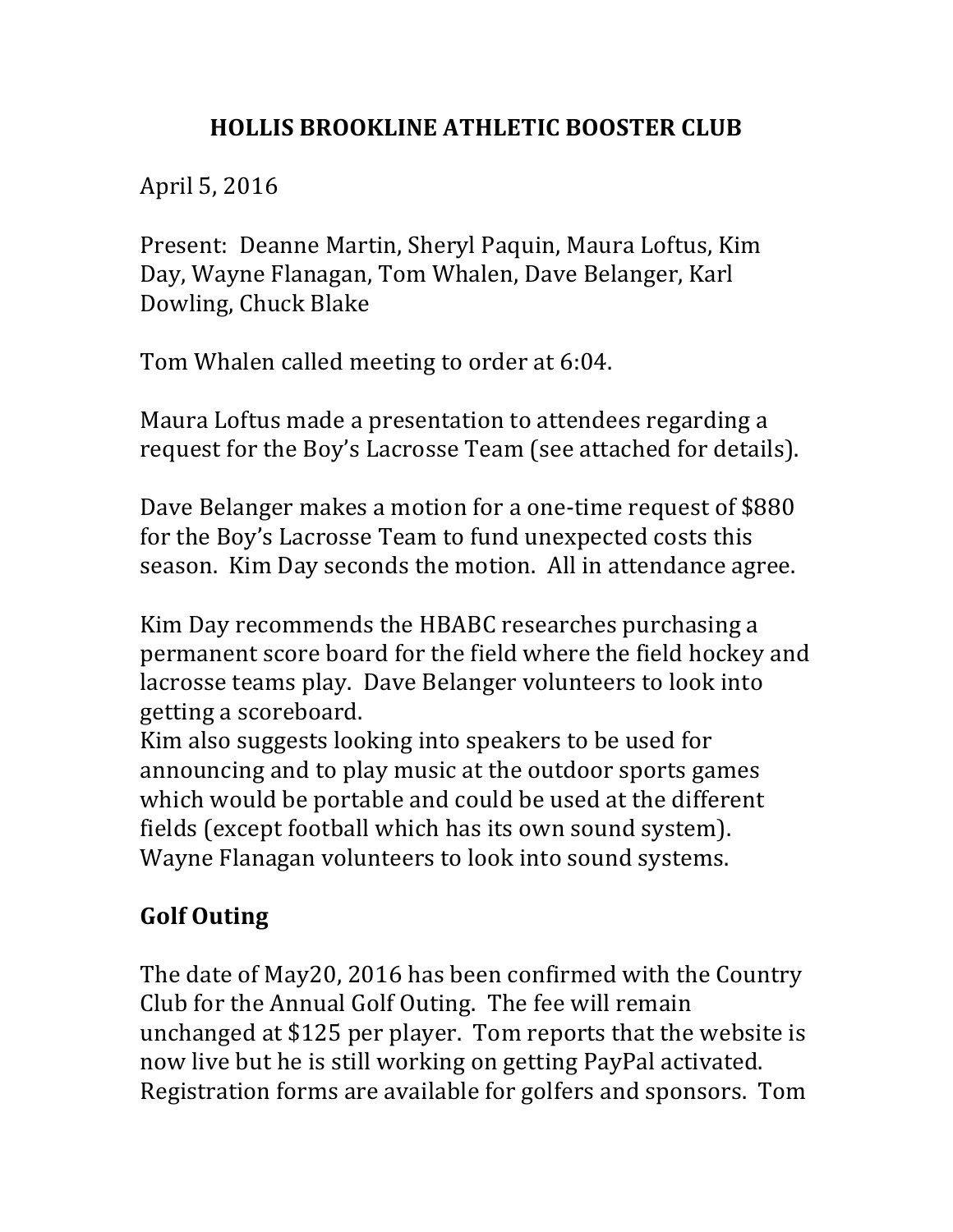will be sending out a link to access forms to print and hand out to potential donors. Tom will also put list of donors on drop box so that people can edit it as they solicit.

Kim Day agrees to post information about the Golf Tournament on HB Community Facebook, Moms of Hollis Facebook, and Families of Hollis Facebook pages.

Tom will handle signs and banners as well as the Mail Chimp campaign. 

We are in need of someone to be in charge of the contests and games at the outing.

Maura Loftus and Deanne Martin agree to run the raffles including collecting and organizing the donations to be raffled off.

Deanne Martin made a motions to give Kim Day \$500 to buy HB golf shirts and apparel from Local Pro Sports to sell at the Golf Outing. Karl Dowling seconded the motion.

Tom requests people to print posters and ask local vendors to hang signs in their businesses.

Tom turned in checks to treasurer from MG Sports \$100 and \$460 from Nashua Exchange Club for Boys Baseball Team for items sold at Ski Swap and from Nelson HSU for sale of stadium seat. Kim Day turned in \$295 from bottles, stickers and shirts sold at awards night. Kim Day also turned in \$165 from sales of stickers and bottles at the girl's softball games for their account.

Maura Loftus makes motions to accept the minutes from the March ABC meeting. Sheryl Paquin seconds the motion. All in attendance agree.